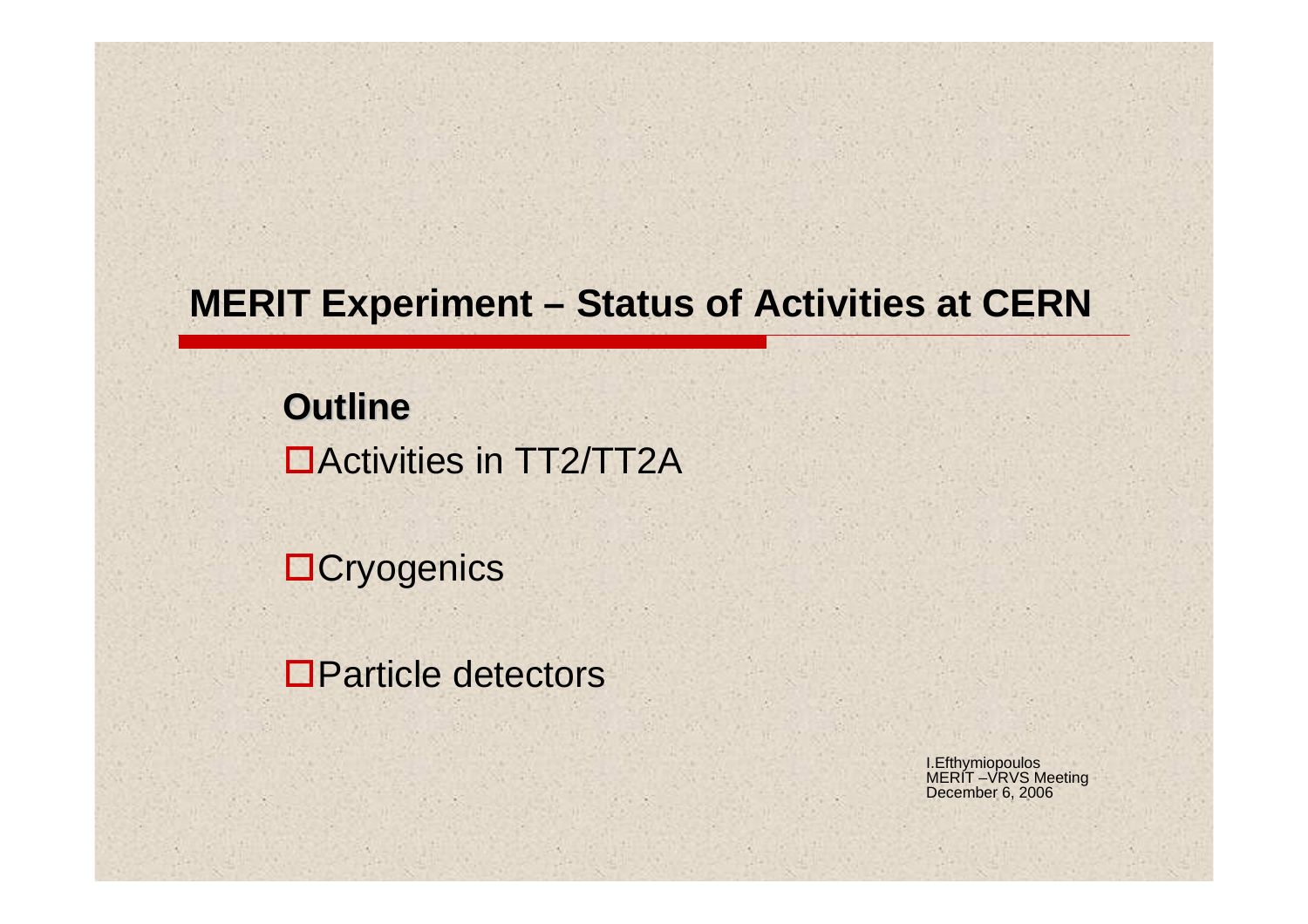# **Opening of TT2 shaft**

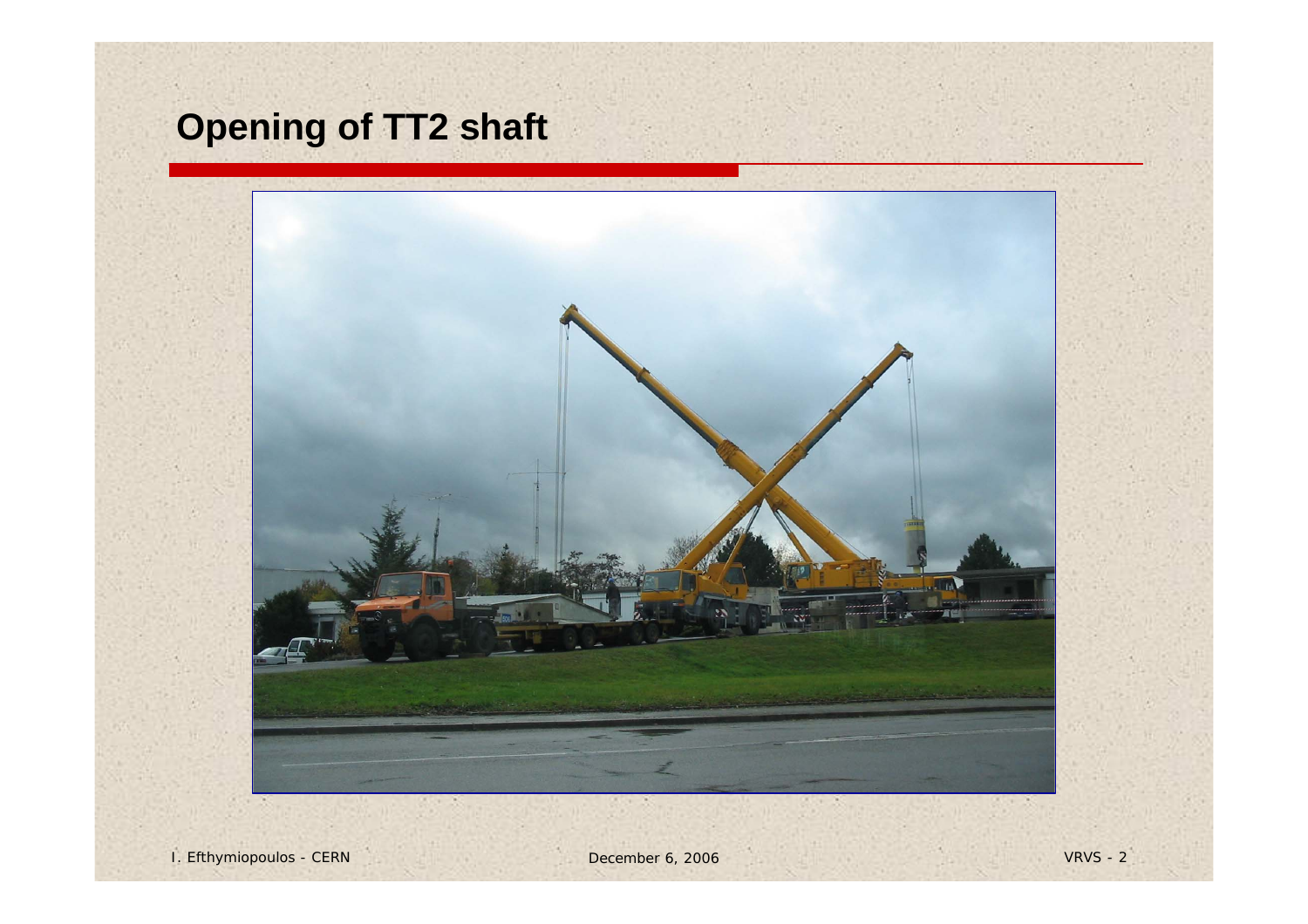## **…Opening of TT2 shaft**

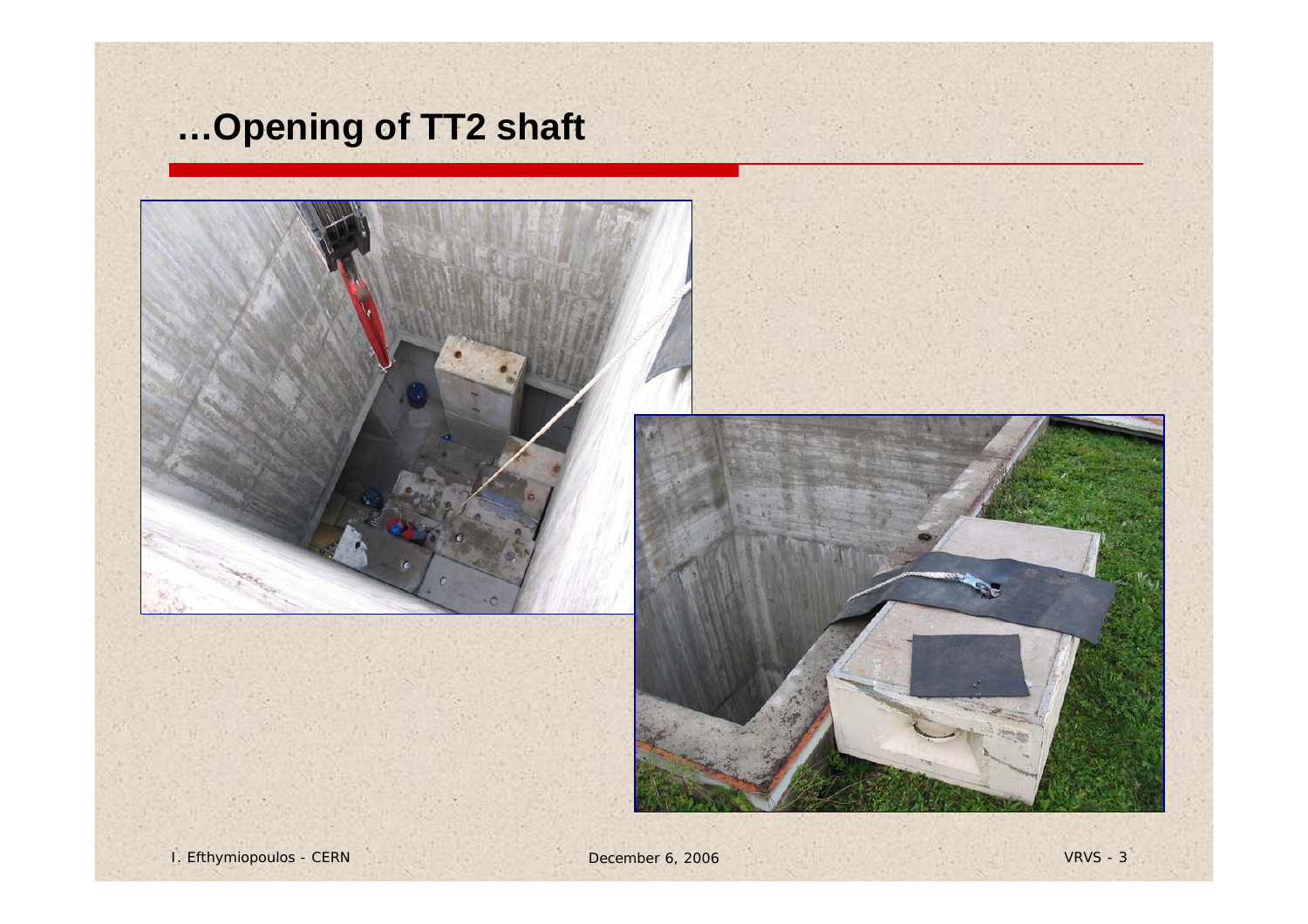### **Dismounting of FTN line**

- $\Box$  All elements of FTN line have been removed
- $\mathbf{L}$  The two BENDs are stored in the TT2A tunnel downstream of our setup
- п The two QUADs that we will use are moved on the side
- о All vacuum pipes are removed
	- $\Box$  Each piece has been identified to allow easy re-installation for nTOF
- П The area upstream next to the cooling unit for nTOF has been cleared to receive the ramps
	- They are being fabricated
	- M. Will be installed before Xmas



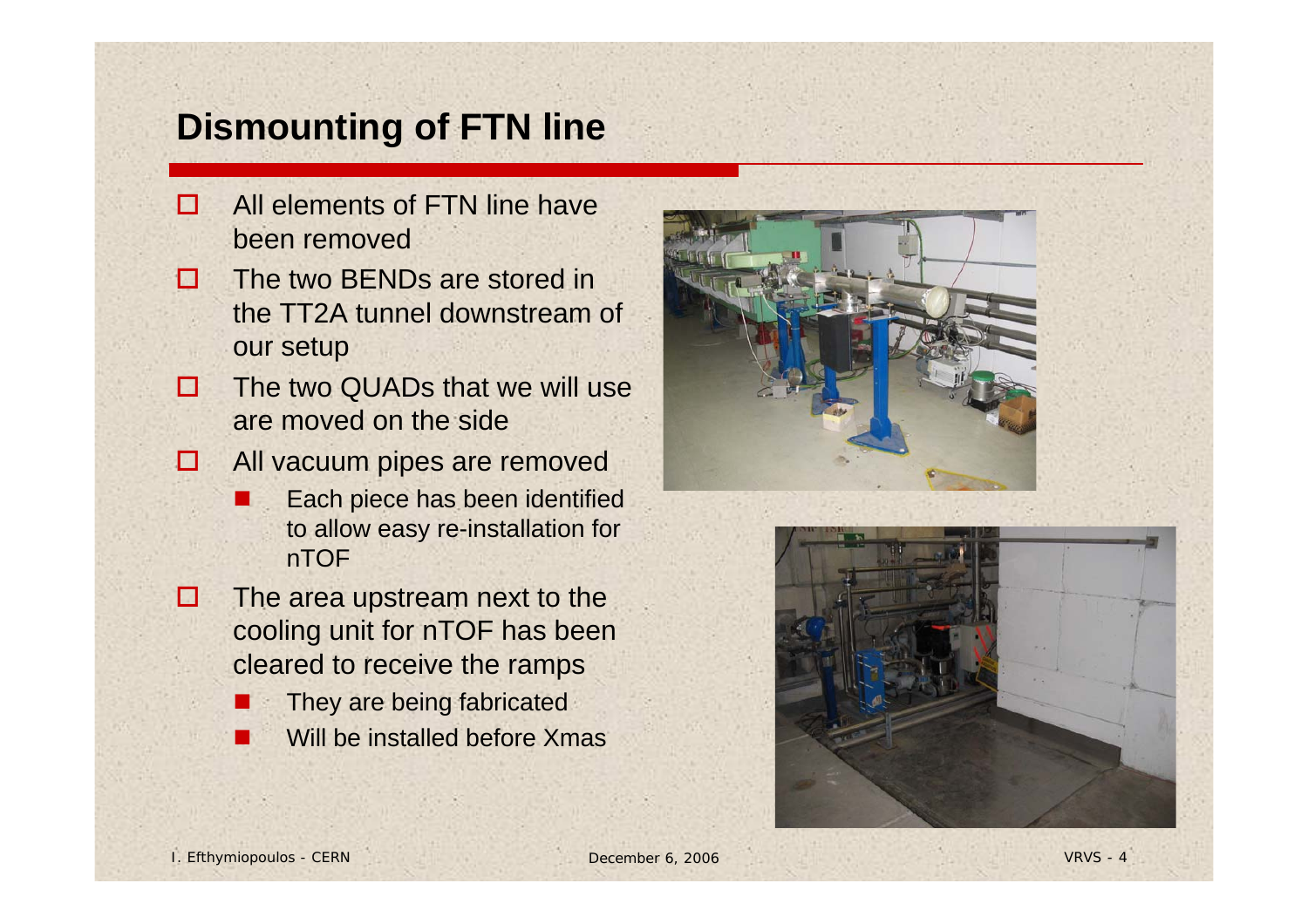## **Access Door D201 for TT2/TT2A tunnels**

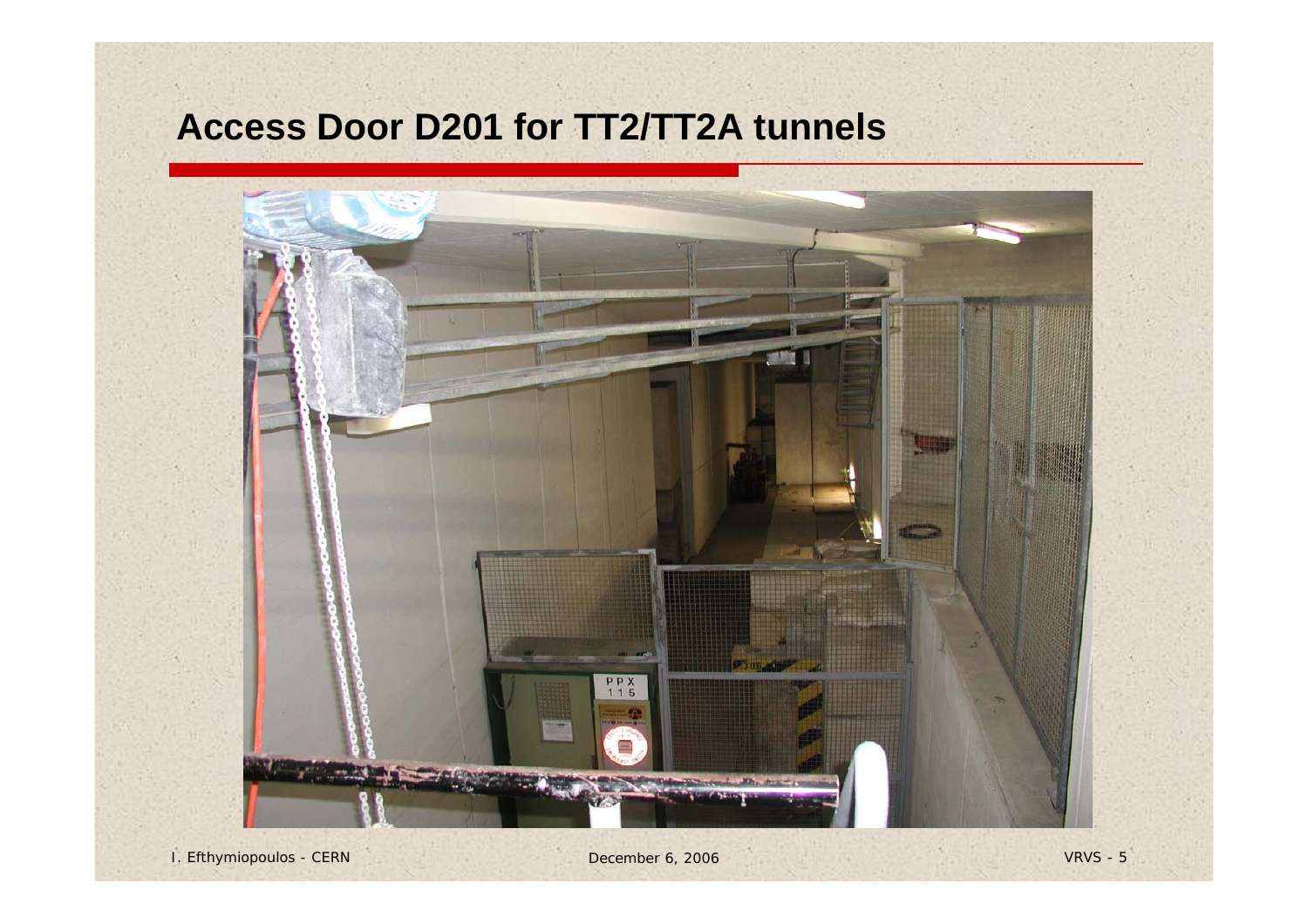## **Tests with transport equipment**





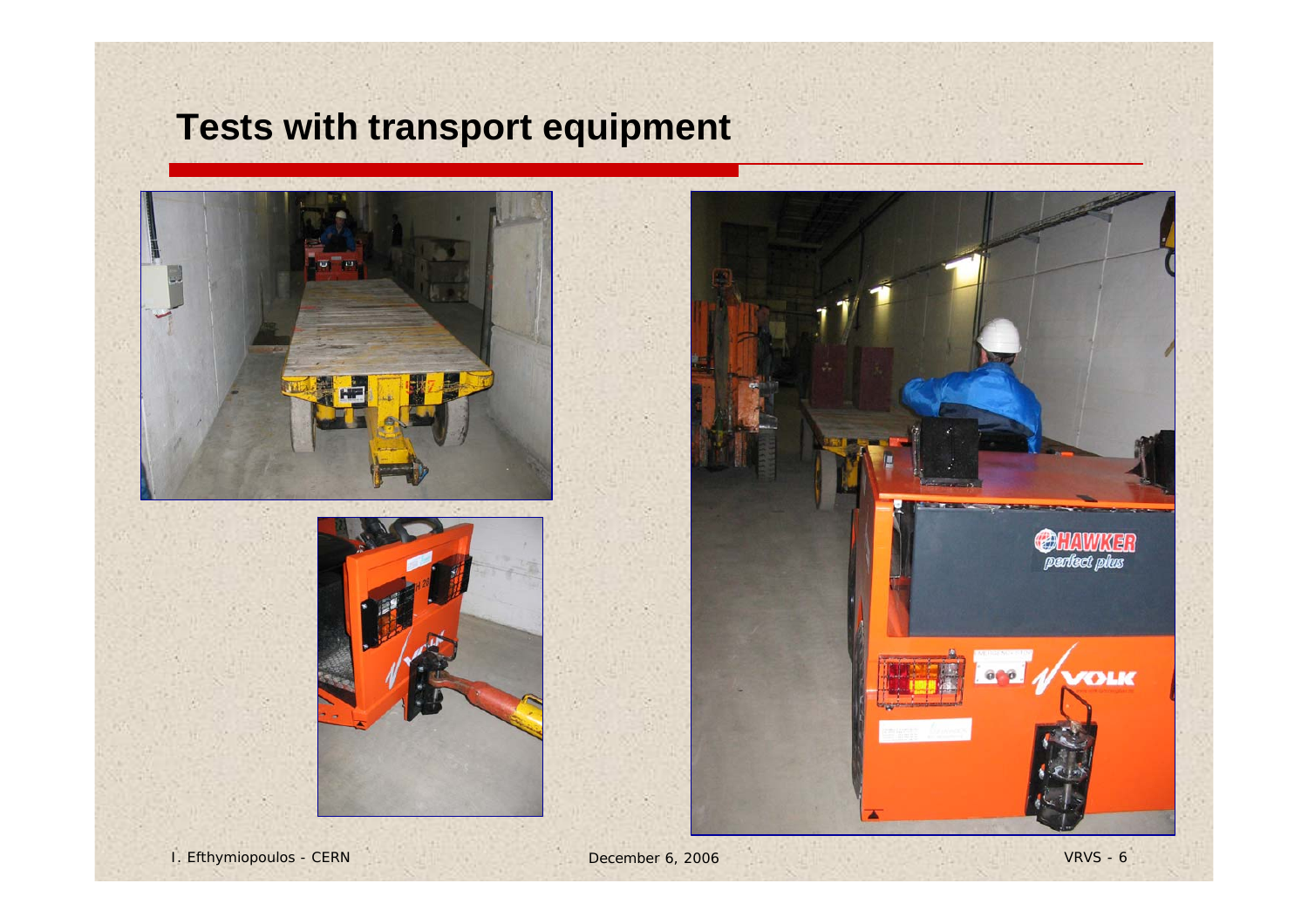### **Other activities**

#### O **Drilling**

- Ongoing first (big) hole already done
- П Today finishing the second – small one

#### o **Power supply (Adrian for details)**

- **AC cell work ongoing**
- Power supply control ~half-way done

#### O **Cryogenics**

- $\overline{\phantom{a}}$ DVB end of the week – early next week at CERN
- CERN crew ready to complete the instrumentation
	- п Complete transfer lines and test setup
	- 90% ready before Christmas – test right after vacations!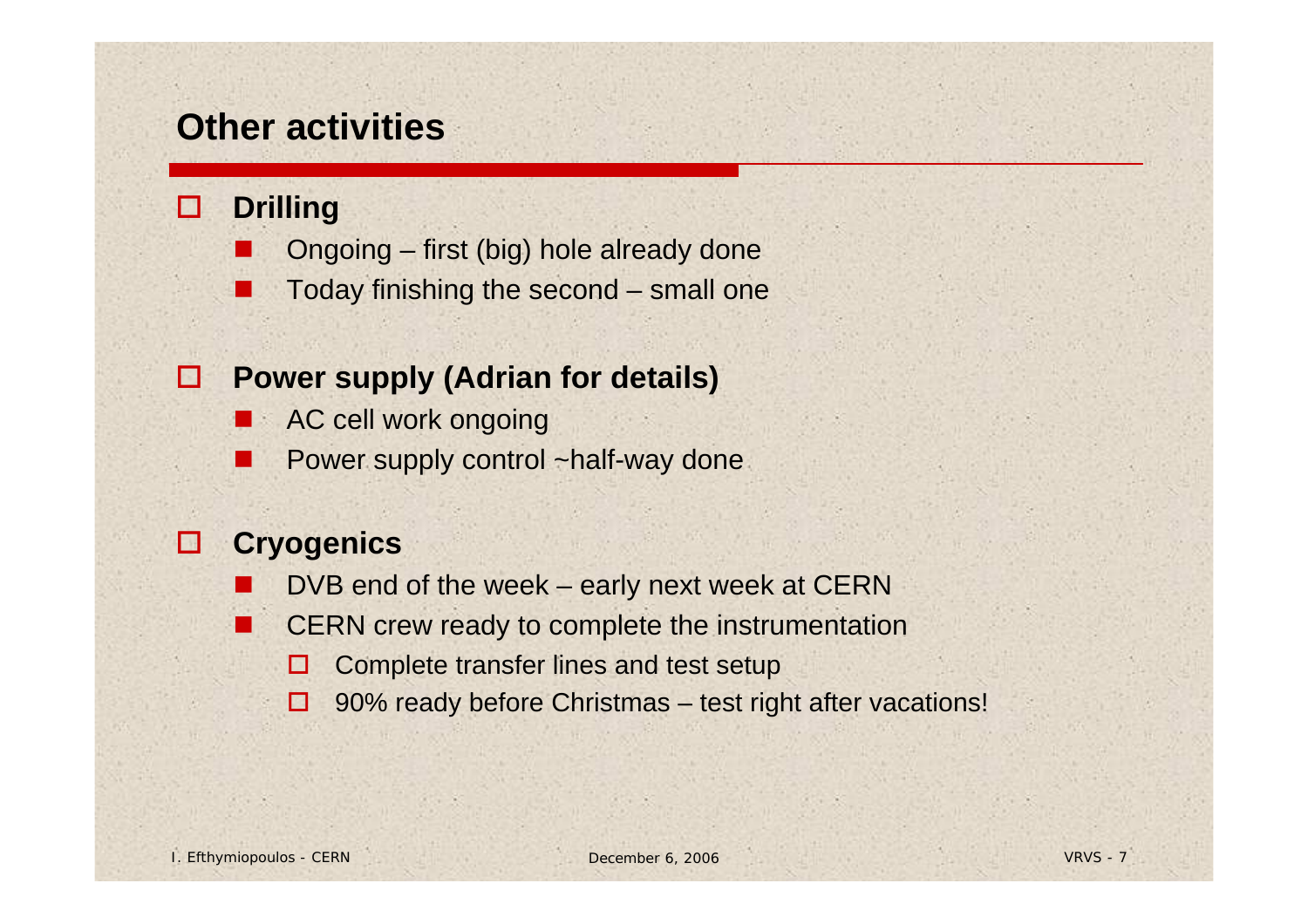### **Particle Detectors**

- M Test with ACME (Aluminium Cathode Electron Multiplier ) detector in H2 beam line
	- Tested up to 108 particles / spil (4.8 sec)
	- Tested in magnetic field up to 400 Gauss
	- Results as expected  $\rightarrow$  report from Marcus in preparation ACME remains our backup solution for MERIT
- □ Discussions with CERN experts on diamond (polycrystaline) detectors
	- $\overline{\phantom{a}}$ Used for beam condition monitors in LHC detectors
	- pCVD diamonds are commercially available
		- □ Typical packaging is 0.8x0.8 cm2 detectors
		- 0. Plan to order 6 pieces, use 4 in MERIT
			- $\blacksquare$ ~1000 euro / detector; ~8-10 weeks delay
	- Readout with fast digital oscilloscope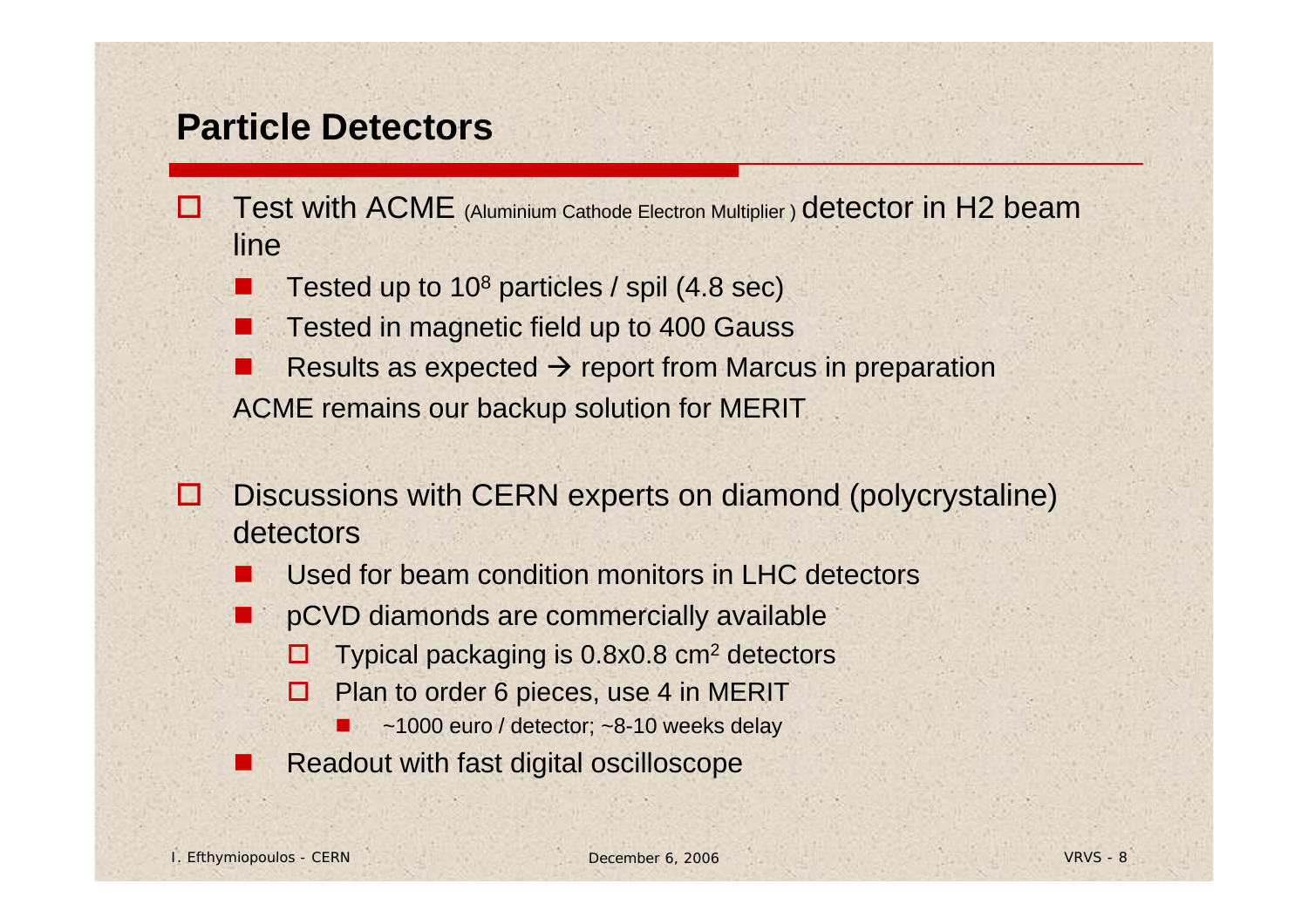### **…Particle Detectors**

### **DETECTOR - pCVD diamond**

- Radiation hard
	- Shown to withstand  $> 10^{15}$  p/cm2
- Fast and short signal  $\ddot{\phantom{0}}$ 
	- High charge carrier velocity
	- Narrow pulses due to short charge lifetime
- Operates with a high drift field
	- Carrier velocity close to saturation velocity
- Very Low leakage current after irradiation
	- Does not require detector cooling
- Some parameters of BCM diamonds:
	- Developed by RD42 / Element Six Ltd.
	- Charge collection distance (ccd) 150 to 220 mm
	- Thickness range 350 to 500 mm & drift field =  $2$  V/mm
	- Size  $10 \times 10$  mm<sup>2</sup>





Andrej Gorišek<br>CERN & J. Stefan Institute

RADMON WG

Mar 22, 2005

**Beam Conditions Monitors in ATLAS**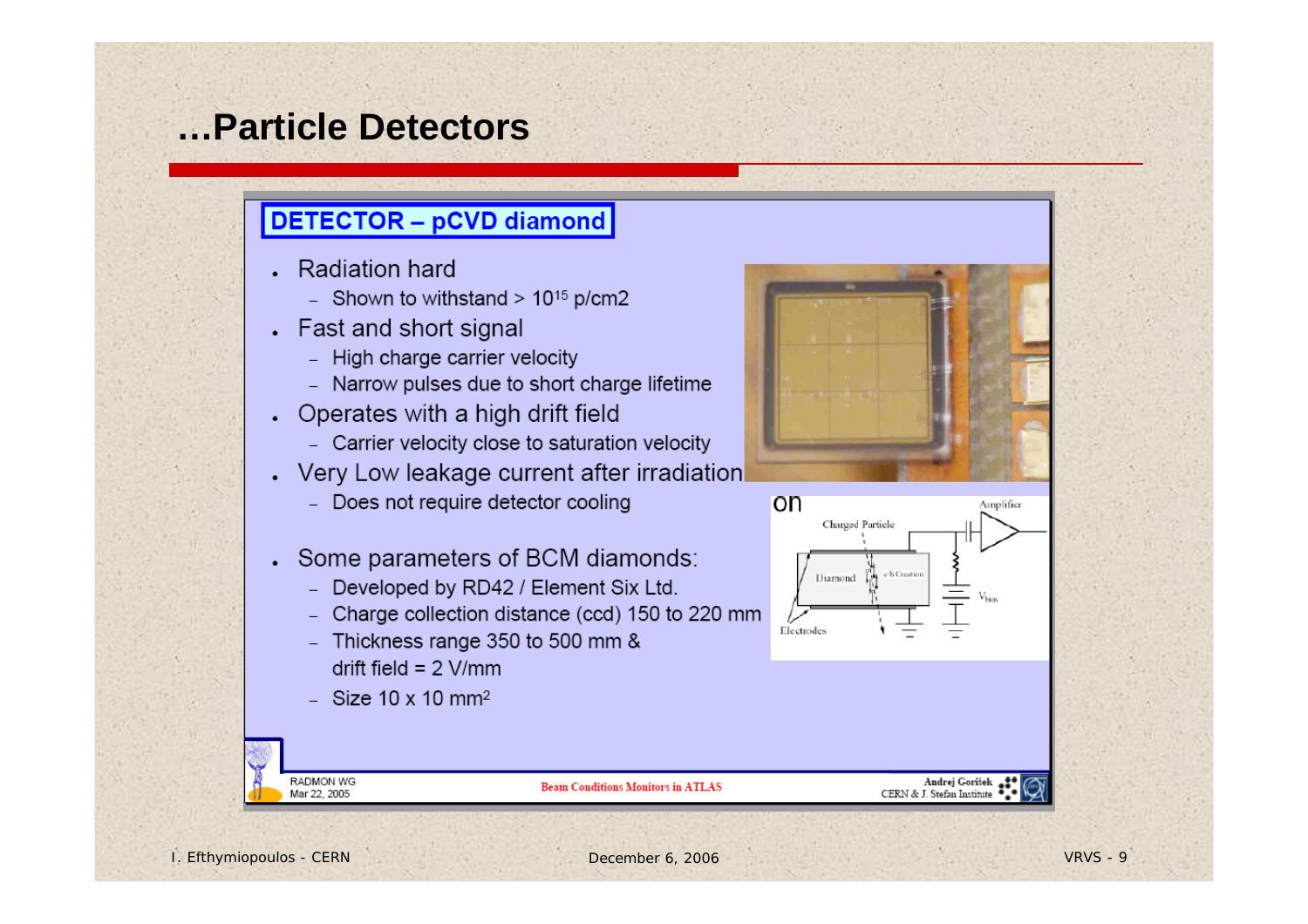### **…Particle Detectors**

П

- $\Box$  Huge signal in our case – no amplification is needed
	- Perhaps use attenuator to protect the scope!!!